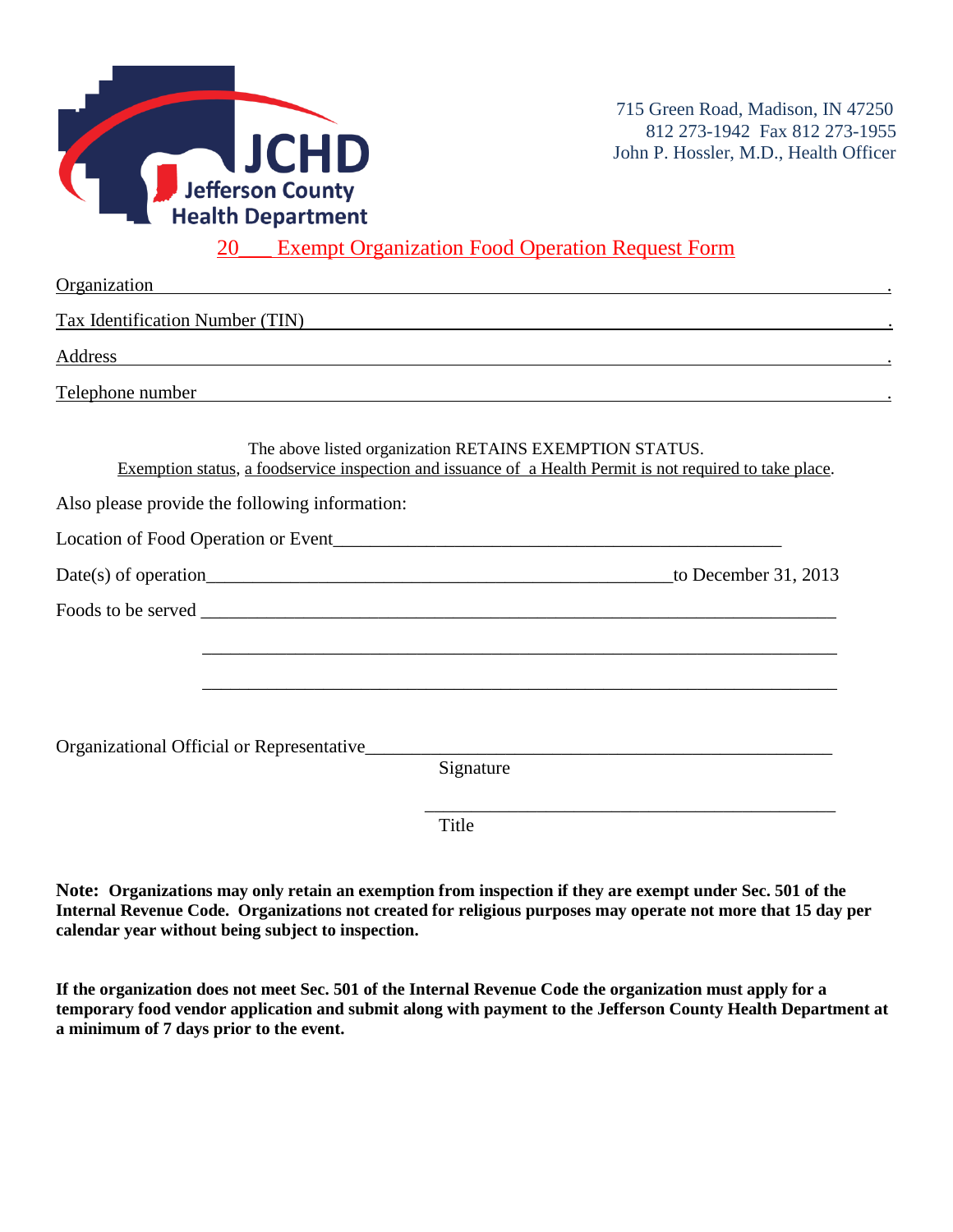## **Jefferson County Health Department**

### 715 Green Road **Owner/Operator Copy** Madison, IN 47250 Phone (812) 273-1942 Fax (812) 273-1955 **TEMPORARY FOOD OPERATION CHECKLIST**

- Hand washing stations must be setup in the stand or no more than ten feet from the stand and accessible at all times prior to  $\blacksquare$ starting food handling activities. Hand wash station must be provided with warm water, liquid soap, and single service towels.
- Food handlers should wash their hands each time they enter the food booth, change tasks inside the booth (Example: after  $\blacksquare$ handling money) or take a food and/or smoke break.
- All food must be from an approved food source (this includes ice).  $\blacksquare$
- Food must be prepared on site or in an approved food service establishment.  $\blacksquare$
- Any home baked goods donated to a non-profit org. should be accompanied by the name of the person preparing the item. п
- Adequate refrigeration on site to hold cold food at **41°F** or below. o
- Adequate equipment must be provided on site to hold hot food at **135°F** or above. O  **(A food thermometer registering 0°F-220°F MUST be in use.)**
- When dispensing ice, use an ice scoop.  $\blacksquare$
- If open food is to be handled, proper utensils (such as tongs, single-use gloves, and deli tissue) must be provided and used.  $\blacksquare$ Bare hand contact with ready-to-eat foods is prohibited. ("Ready-to-eat" means no further washing; cooking or additional preparation steps will take place before it is consumed.)
- Food and single service items must be stored at least 6 inches off the floor/ground and in original containers.  $\blacksquare$
- All surfaces used for food prep or serving must be a smooth, easily cleanable surface.  $\blacksquare$
- A three-well sink or three basins to wash, rinse and sanitize must be provided. **(A vacuum breaker backsiphonage**   $\blacksquare$ **prevention device must be installed on any water hose connection.)**
- A 50 PPM bleach sanitizing solution OR 200 PPM Quat ammonia sanitizing solution must be provided to sanitize utensils,  $\blacksquare$ equipment, and prep surfaces. (Example: Approximately 1 teaspoon bleach per 1 gallon water.)
- Test strips for testing sanitizing solution and a metal stem thermometer that registers from 0°F-220°F must be present in  $\blacksquare$ food booth at all times.
- Keep floor and area around stand clean. Floor should be an easily cleanable surface.  $\blacksquare$
- Booth must provide protection from the elements. (Awning and ground cover, if not located on asphalt.)  $\blacksquare$
- Keep stand as free as possible of insects, birds and vermin. o
- Any person with a respiratory infection, boil, cut or any communicable disease shall not be working.  $\blacksquare$
- Smoking is prohibited inside the food booth. о
- All food handlers must wear a hat, or hair net.  $\blacksquare$

Must have at least one (1) certified food handler unless you are a non-profit tax exempt org. and can provide a tax ID #. о

Grease, food waste, and grey water must be properly disposed of. (Do NOT put waste water into the storm drains or river)  $\blacksquare$ 

, understand that all of the requirements listed above must be met prior to operation of a **temporary food establishment and for the issuance of a Health License. Signature\_\_\_\_\_\_\_\_\_\_\_\_\_\_\_\_\_\_\_\_\_\_\_\_**

#### **Owner/Operator**

 **\*\*It is unlawful to operate a temporary foodservice without a Health License\*\***